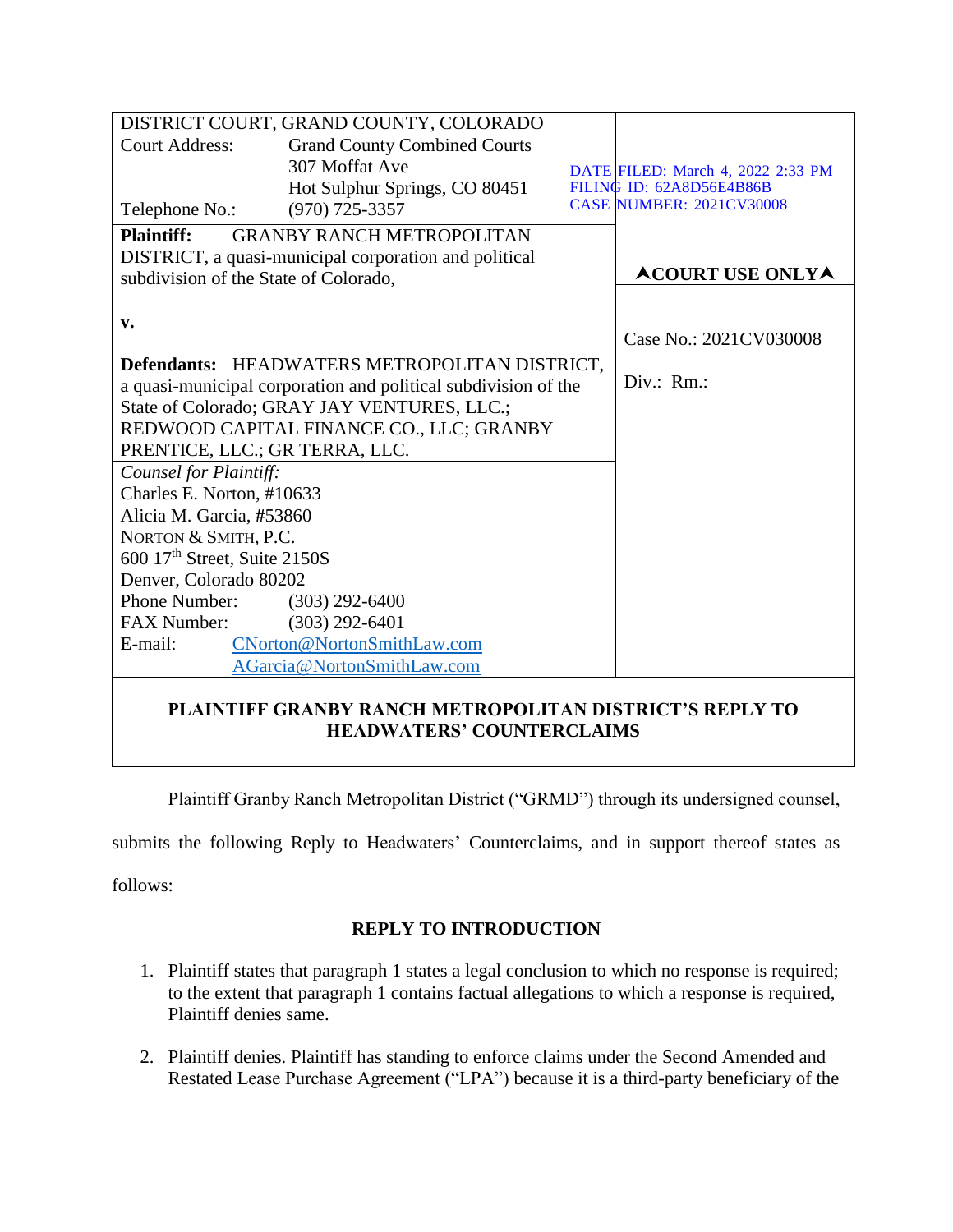LPA. In its January 28, 2022 Order ("Order") this Court held that GRMD is a third-party beneficiary to the LPA.

- 3. Plaintiff denies.
- 4. Plaintiff denies.

#### **REPLY TO PARTIES, VENUE, AND JURISDICTION**

- 5. Plaintiff admits.
- 6. Plaintiff admits.
- 7. Plaintiff admits.
- 8. Plaintiff admits.
- 9. Plaintiff admits.

#### **REPLY TO GENERAL ALLEGATIONS** *Creation of the Special District*

- 10. Plaintiff admits the allegations in paragraph 10, with the exception of whether SolVista Corp. had transferred "all" of the property it then owned and included within the Service Areas of the Service Plans to Granby Realty Holdings, LLC ("GRH"). Plaintiff is without sufficient knowledge or information to form a belief as to whether "all" of the property was transferred and hence that allegation is denied. Plaintiff admits that the areas comprising the golf course and ski resort were transferred to GRH and that those areas were within the Service Areas of the Service Plans.
- 11. Plaintiff admits.
- 12. Plaintiff admits.
- 13. Plaintiff admits.
- 14. The allegations of paragraph 14 are characterizations of the referenced Headwaters and GRMD Service Plans. Those document speak for themselves, and Plaintiff denies any characterization of the Service Plans inconsistent with the terms thereof.
- 15. The allegations of paragraph 15 contain accurately quoted but partial provisions and characterizations of the referenced Headwaters and GRMD Service Plans. Those documents speaks for themselves, and Plaintiff denies any characterization of the Service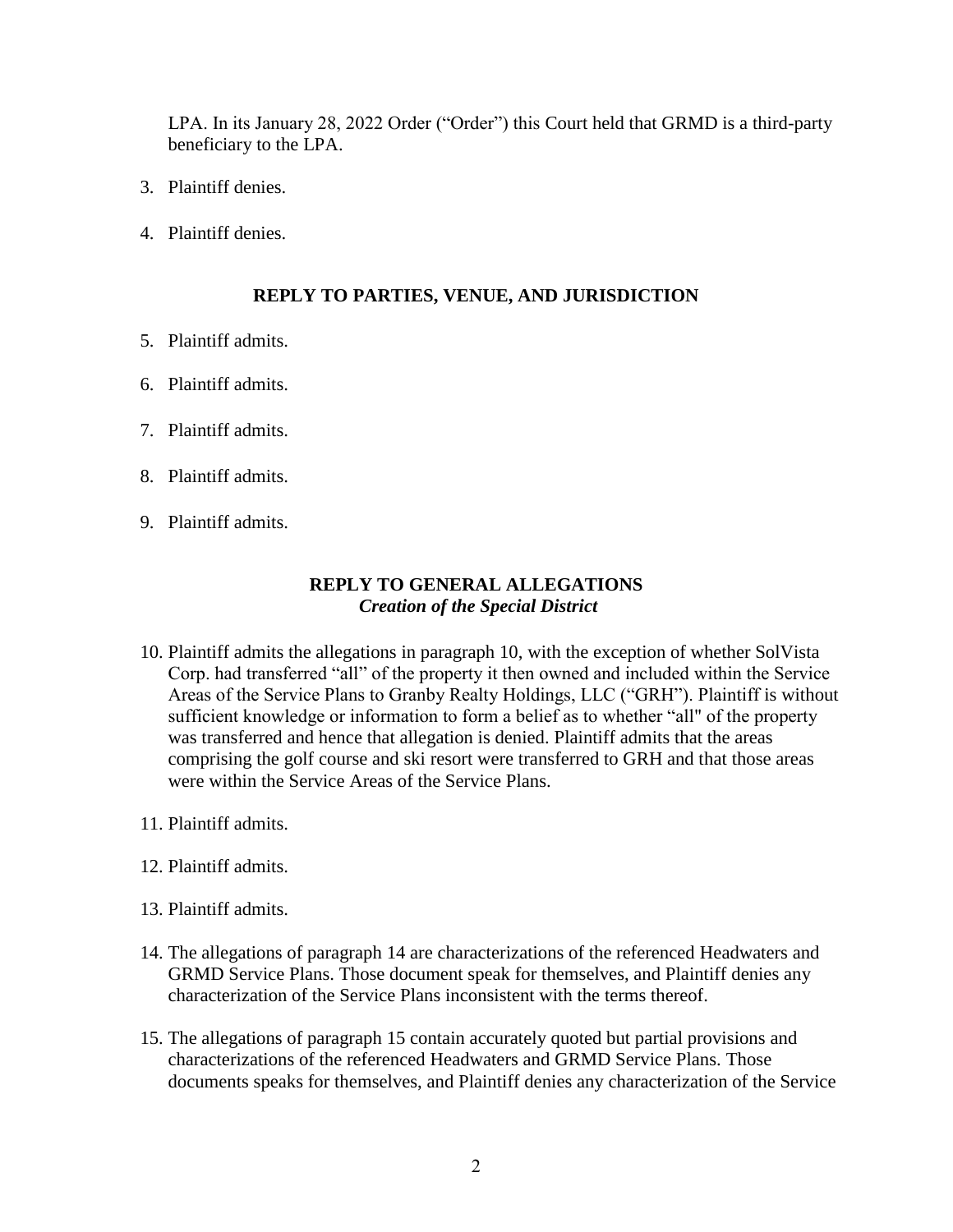Plan inconsistent with the terms thereof. Upon information and belief, Plaintiff admits that Headwaters has not been consolidated or dissolved.

- 16. Plaintiff is without sufficient knowledge or information to form a belief as to the truth of the averments in paragraph 16 and accordingly the same are denied in full.
- 17. The allegations of paragraph 17 are characterizations of the referenced Headwaters and GRMD Service Plans. Those documents speak for themselves, and Plaintiff denies any characterization of the Service Plans inconsistent with the terms thereof.
- 18. The allegations of paragraph 18 are characterizations of the referenced 2003 Master IGA. That document speaks for itself, and Plaintiff denies any characterization of the 2003 Master IGA inconsistent with the terms thereof.
- 19. The allegations of paragraph 19 are characterizations of the referenced 2003 Master IGA. That document speaks for itself, and Plaintiff denies any characterization of the 2003 Master IGA inconsistent with the terms thereof.
- 20. The allegations of paragraph 20 are characterizations of the referenced 2006 Master IGA. That document speaks for itself, and Plaintiff denies any characterization of the 2006 Master IGA inconsistent with the terms thereof.
- 21. The allegations of paragraph 21 are characterizations of the referenced 2006 Master IGA. That document speaks for itself, and Plaintiff denies any characterization of the 2006 Master IGA inconsistent with the terms thereof.
- 22. Plaintiff admits that Granby Ranch Metropolitan Districts Nos. 2-8 are separate legal entities from GRMD. The balance of the allegations in paragraph 22 are denied.
- 23. Plaintiff admits that the parties entered into the Master IGA on or about September 17, 2008. The allegations of paragraph 23 are characterizations of the referenced 2008 Master IGA. That document speaks for itself, and Plaintiff denies any characterization of the 2008 Master IGA inconsistent with the terms thereof.
- 24. The allegations of paragraph 24 are characterizations of the referenced 2006 and 2008 Master IGA. That document speaks for itself, and Plaintiff denies any characterization of the 2006 and 2008 Master IGA inconsistent with the terms thereof.

## **REPLY TO ALLEGATIONS REGARDING THE AMENITY FEE AGREEMENT AND RESOLTION**

25. The allegations of paragraph 25 are characterizations of the referenced Joint Resolution to Establish an Amenity Fee ("Joint Resolution"). That document speaks for itself, and Plaintiff denies any characterization of the Joint Resolution inconsistent with the terms thereof. Paragraph 25 also contains an incomplete paraphrase of Section 6 of the 2005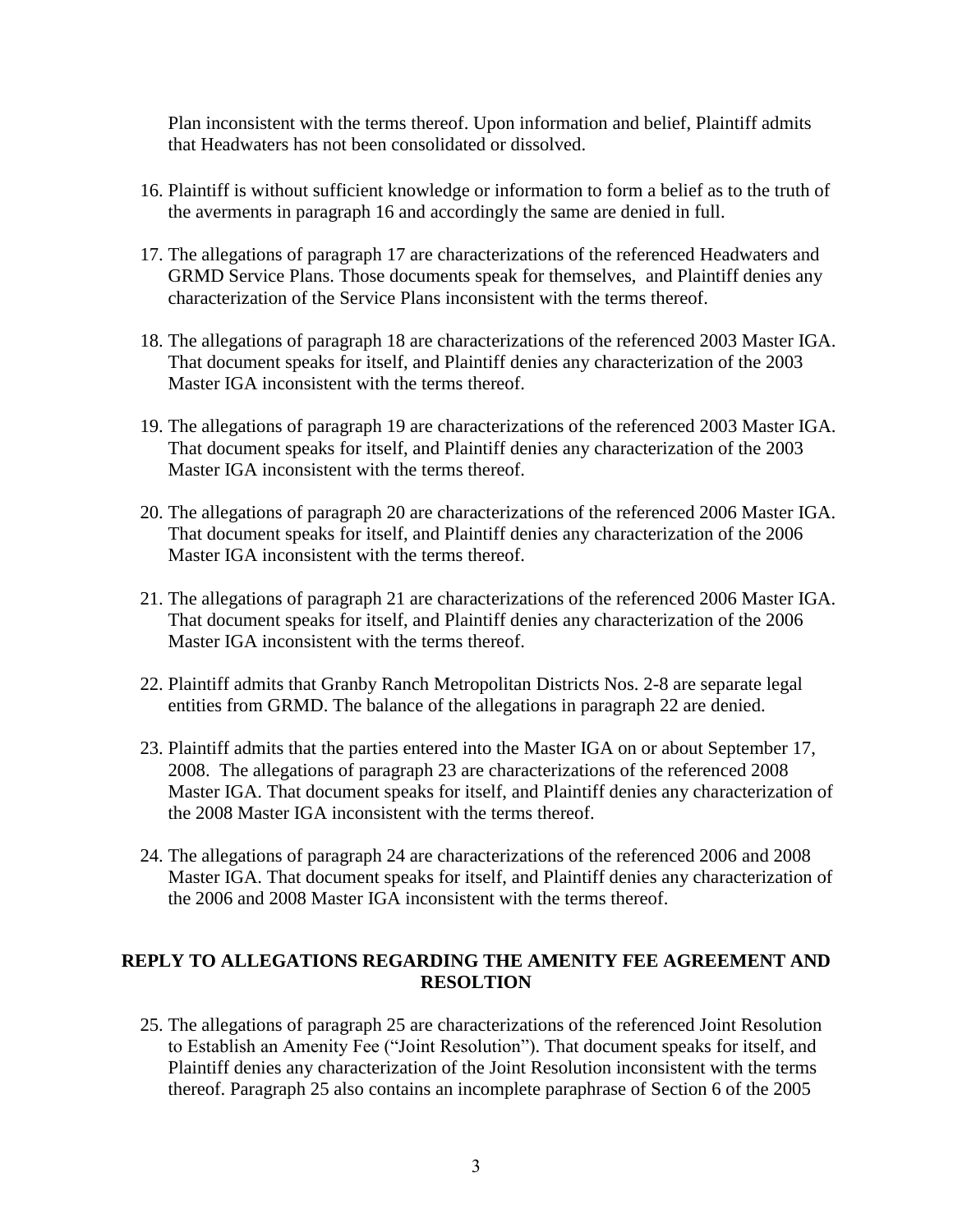Amenity Fee Resolution, which provides that "Until such time as the purchase price for the Amenities to be purchased by Headwaters pursuant to the Lease Purchase Agreement between the Developer and Headwaters has been paid in full (and all debt used to finance or refinance such debt has been paid in full)," the revenues generated by the Amenities Fee would be used solely for the purpose of financing the acquisition, leasing, construction, and replacement of Amenities, including the issuance of bonds.

- 26. The allegations of paragraph 26 are characterizations of the referenced Joint Resolution. That document speaks for itself, and Plaintiff denies any characterization of the Joint Resolution inconsistent with the terms thereof.
- 27. Plaintiff denies. Exhibit B is not an Amenity Fee Agreement, but rather a Capital Facilities Fee Agreement, dated June 1, 2005. The Amenity Fee and the Capital Facilities Fee are two different impositions and used for different purposes.
- 28. Plaintiff denies.
- 29. Plaintiff denies.
- 30. Plaintiff denies. Recital C of Exhibit B attached to the Answer and Counterclaims does not contain the quoted language.
- 31. Plaintiff denies. Exhibit B does not contain the referenced language regarding third-party beneficiaries. GRMD admits that it is not a party to Exhibit B, although it denies the allegations to the extent that Headwaters is suggesting that GRMD was not a third-party beneficiary to any particular document.

## **REPLY TO ALLEGATIONS REGARDING THE GRANBY IGA**

- 32. Plaintiff admits.
- 33. Plaintiff admits.
- 34. Plaintiff admits that the quoted language appears in the Granby IGA. That language may only be interpreted in light of the entire Granby IGA and related documents.

## **REPLY TO ALLEGATIONS REGARDING THE EXLUSION AGREEMENT AND FIRST AMENDMENT TO 2006 MASTER IGA**

35. Plaintiff admits that GRH, GRMD, and Headwaters entered into the Exclusion Agreement on April 21, 2010. That document speaks for itself, and Plaintiff denies any characterization of the document inconsistent with the terms thereof.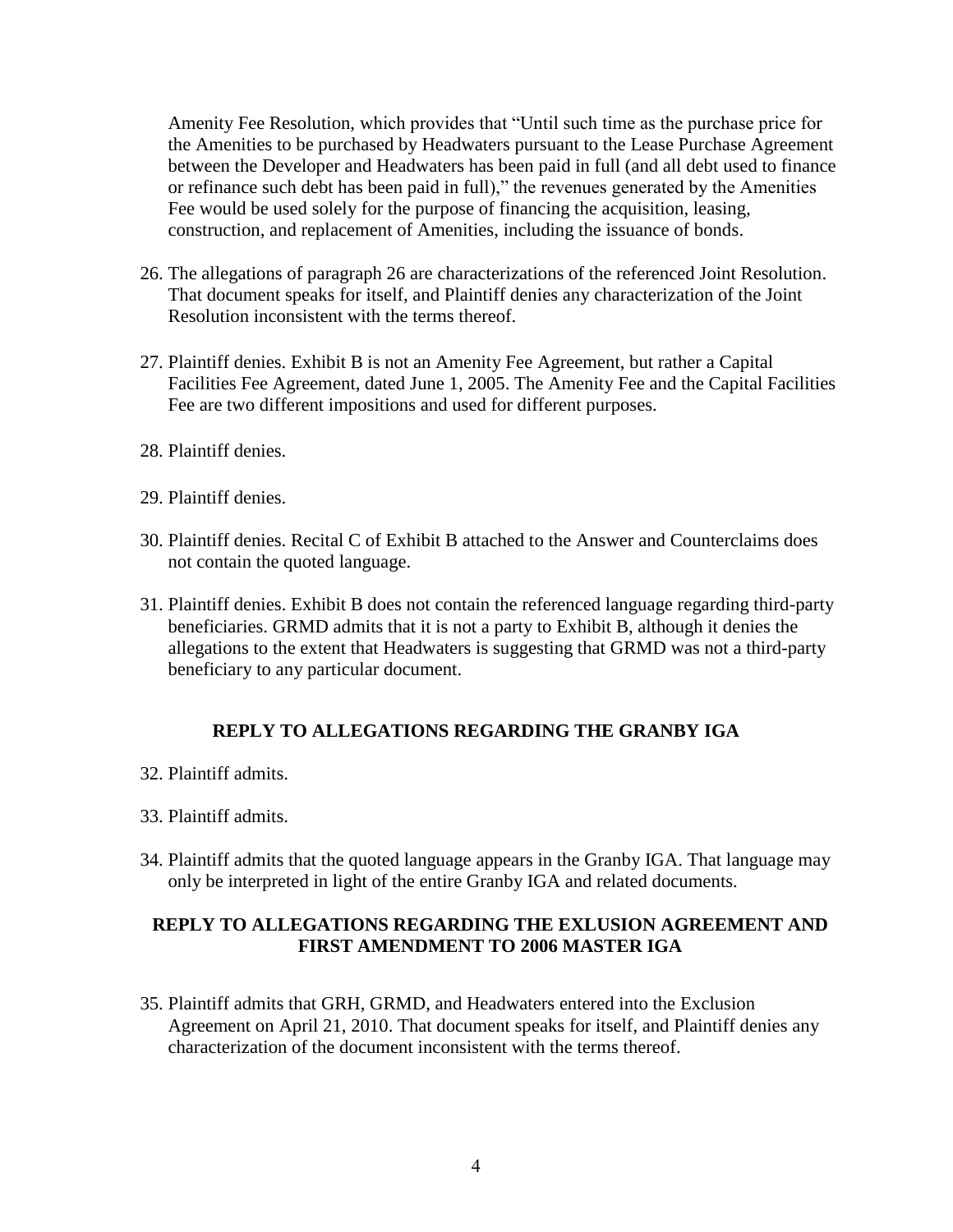- 36. The allegations of paragraph 36 are characterizations of the referenced Exclusion Agreement. That document speaks for itself, and Plaintiff denies any characterization of the document inconsistent with the terms thereof.
- 37. Plaintiff admits that section 3.2.1 is accurately quoted in paragraph 37. The Exclusion Agreement speaks for itself, and Plaintiff denies any characterization of the document inconsistent with the terms thereof.
- 38. The allegations of paragraph 38 are characterizations of the referenced Exclusion Agreement. That document speaks for itself, and Plaintiff denies any characterization of the document inconsistent with the terms thereof. Plaintiff also denies that the "repudiation" of the 2008 Master IGA is pertinent in any way to this Lawsuit.
- 39. Plaintiff admits that the Exclusion Agreement contains an appropriations clause. The allegations of paragraph 39 are characterizations of the referenced Exclusion Agreement. That document speaks for itself, and Plaintiff denies any characterization of the document inconsistent with the terms thereof. Plaintiff also affirmatively pleads that the appropriations clause in the Exclusion Agreement does not control the terms of the Second Amended and Restated Lease Purchase Agreement ("LPA") at issue in this Lawsuit, which contains an appropriations clause that is materially different from the one in the Exclusion Agreement.
- 40. The allegations of paragraph 40 are characterizations of the referenced Exclusion Agreement. That document speaks for itself, and Plaintiff denies any characterization of the document inconsistent with the terms thereof. Plaintiff also is without knowledge or information sufficient to form a belief as to whether the events anticipated in paragraph 4.3.2 ever took place.
- 41. The allegations of paragraph 41 are characterizations of the referenced Exclusion Agreement. That document speaks for itself, and Plaintiff denies any characterization of the document inconsistent with the terms thereof. Plaintiff also affirmatively pleads that the quotation from section 9.6 of the Exclusion Agreement is incomplete and not a precise paraphrase.
- 42. Plaintiff admits that GRMD and Headwaters entered into the First Amendment of the 2006 Master IGA. The remaining allegations of paragraph 42 are characterizations of the referenced First Amendment of the 2006 Master IGA. That document speaks for itself, and Plaintiff denies any characterization of the document inconsistent with the terms thereof.

#### **REPLY TO ALLEGATIONS REGARDING THE LEASE PURCHASE AGREEMENT**

43. Plaintiff admits that GRH and Headwaters entered into the LPA. The remaining allegations of paragraph 43 are characterizations of the referenced LPA. That document speaks for itself, and Plaintiff denies any characterization of the LPA inconsistent with the terms thereof. Plaintiff admits that it was not a stated party to the LPA, although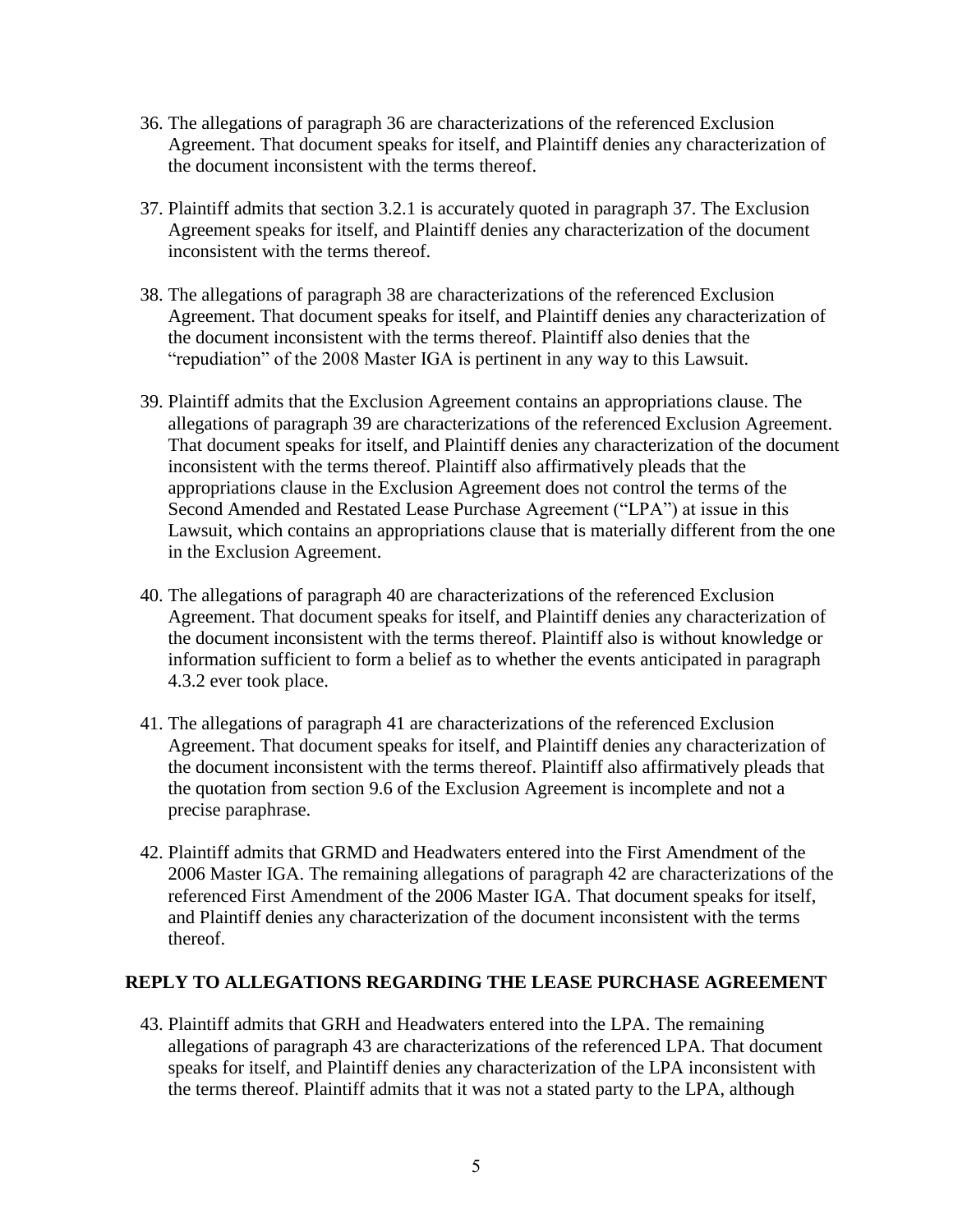pursuant to this Court's order of January 28, 2022, it has been determined to be a thirdparty beneficiary of the LPA.

- 44. Plaintiff admits, although other recreational facilities and areas are also part of the Amenities.
- 45. Plaintiff admits that the initial term of the LPA was to be one year, which would automatically renew for an additional 49 one-year terms. . Plaintiff denies that this renewal would take place "unless Headwaters stopped appropriating rent in its budget." Instead, the renewal would continue unless Headwaters elected to stop paying rent to the Landlord pursuant to the detailed procedures set forth in section 3.c of the LPA. Plaintiff denies the remainder of the allegations in paragraph 45.
- 46. The allegations of paragraph 46 are characterizations of the referenced LPA. That document speaks for itself, and Plaintiff denies any characterization of the LPA inconsistent with the terms thereof.
- 47. Plaintiff denies. Pursuant to paragraph 3.a of the LPA, "Tenant shall pay as rent for the Original Term and all of the Renewal Terms of this Lease, upon receipt, an amount equal to all Amenity Fees Collected by Tenant (the "Rental Payments").
- 48. Plaintiff denies.
- 49. Plaintiff lacks sufficient knowledge or information to form a belief as to whether Headwaters retained any Amenity Fees to fund operation of the Amenities or other District expenses, and section 3.a of the LPA, cited by the Defendants, says nothing about this issue. Accordingly, the allegation is denied. The remaining allegations in paragraph 49 are specifically denied.
- 50. Plaintiff admits that Rental Payments made under the LPA were subject to the terms of the LPA. Plaintiff lacks sufficient knowledge or information to form a belief as to the remaining allegations of paragraph 50 and therefore denies same.
- 51. The allegations of paragraph 51 are characterizations of the referenced LPA. That document speaks for itself, and Plaintiff denies any characterization of the LPA inconsistent with the terms thereof.
- 52. Plaintiff admits that the quoted language is an incomplete quote from section 10 of the LPA.
- 53. Plaintiff denies.
- 54. Plaintiff admits.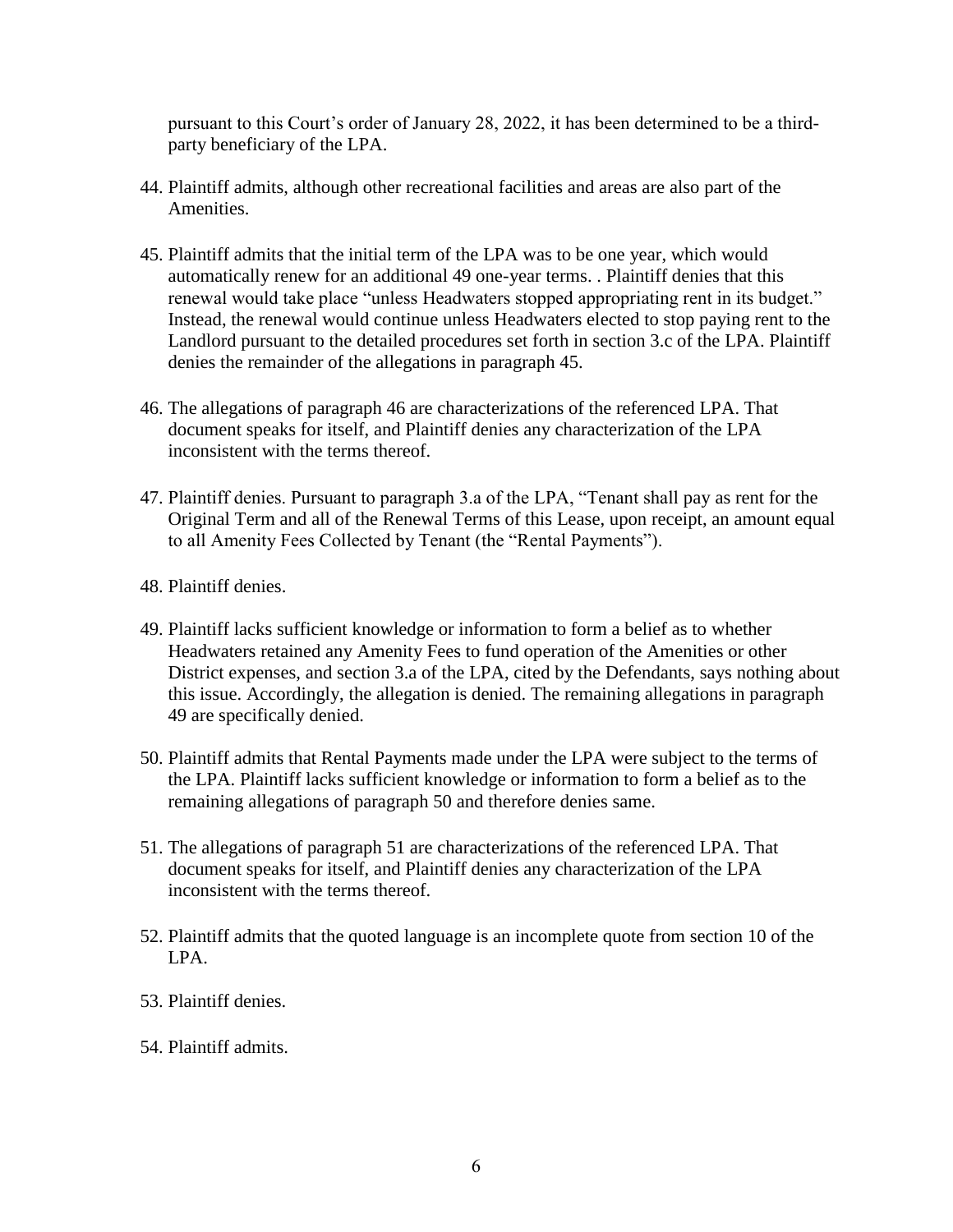- 55. Plaintiff denies. The language regarding integration appears in section 28(e) of the LPA, not 28(c) as cited by Defendant.
- 56. The allegations of paragraph 56 are characterizations of the referenced LPA. That document speaks for itself, and Plaintiff denies any characterization of the LPA inconsistent with the terms thereof.
- 57. Plaintiff admits that the LPA was not recorded in the Grand County Real Estate Records until January 2020 and was recorded by the President of GRMD Board of Directors, Matt Girard. As President of GRMD, Mr. Girard has an official capacity with GRMD and has an interest in the Leased Premises as a taxpayer, resident, occupant, visitor, and invitee of Granby Ranch. Plaintiff denies the remaining allegations in paragraph 57.

#### **REPLY TO ALLEGATIONS REGARDING THE NONDISTURBANCE AND ATTORNMENT AGREEMENT**

- 58. The allegations of paragraph 58 are characterizations of the referenced LPA. That document speaks for itself, and Plaintiff denies any characterization of the LPA inconsistent with the terms thereof.
- 59. Plaintiff lacks sufficient knowledge or information to form a belief as to the allegations of paragraph 59 and therefore denies same.
- 60. Plaintiff lacks sufficient knowledge or information to form a belief as to the allegations of paragraph 60 and therefore denies same.

## **REPLY TO ALLEGATIONS REGARDING THE 2013 FEE AGREEMENT**

- 61. Plaintiff admits that GRH and Headwaters entered into an Amended and Restated Amenity Fee Agreement. The remaining allegations of paragraph 61 are characterizations of the referenced Amenity Fee Agreement. That document speaks for itself, and Plaintiff denies any characterization of the Amenity Fee Agreement inconsistent with the terms thereof.
- 62. The allegations of paragraph 62 are characterizations of the referenced Amenity Fee Agreement. That document speaks for itself, and Plaintiff denies any characterization of the Amenity Fee Agreement inconsistent with the terms thereof.
- 63. Plaintiff denies.

## **REPLY TO ALLEGATIONS REGARDING THE AMENDMENT OF THE SERVICE PLANS AND TERMINATION OF THE MASTER IGA**

64. Plaintiff admits that GRMD, Headwaters, GRMD No. 8 and GRH entered into a Letter Agreement on August 22, 2016. The remaining allegations of paragraph 64 are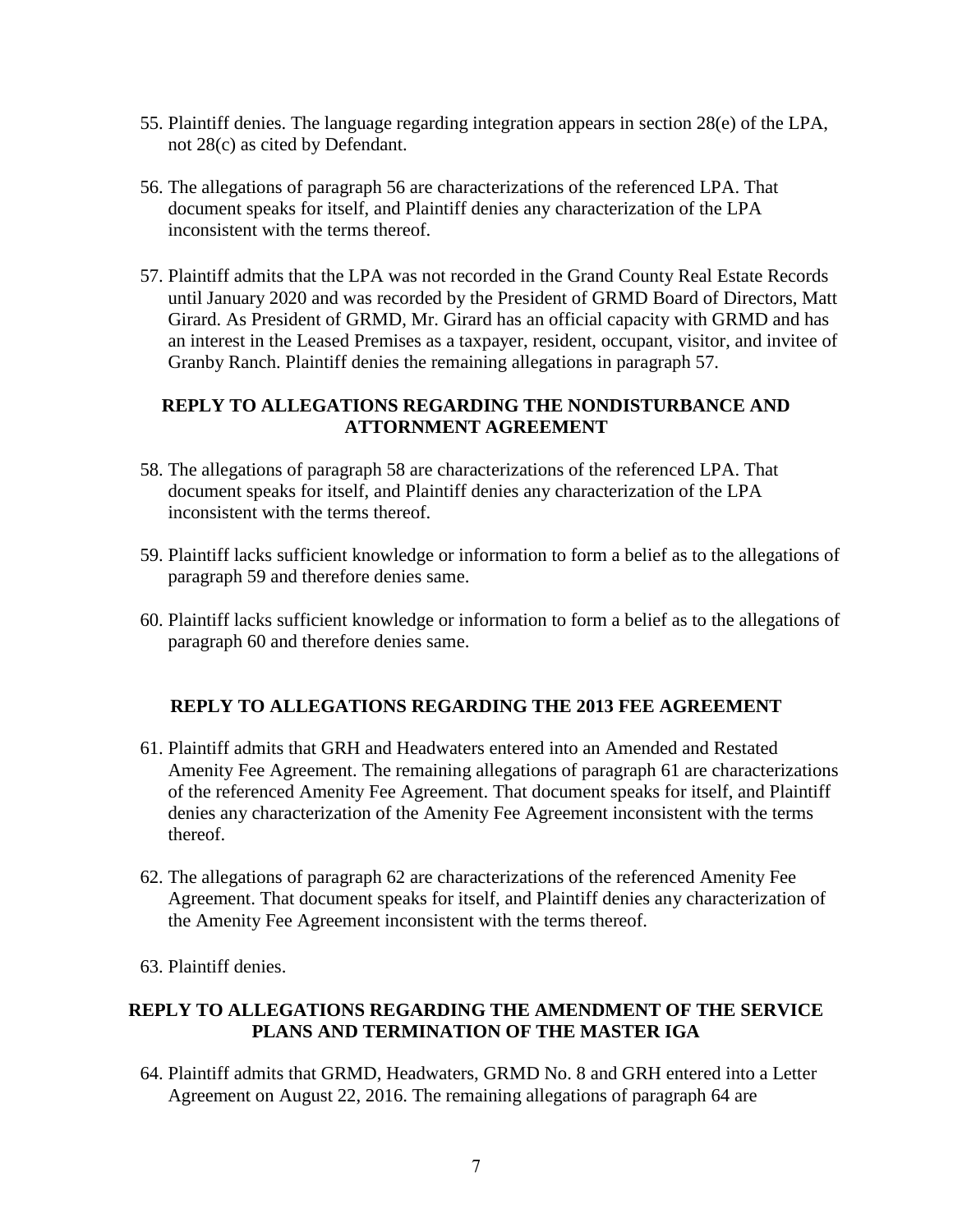characterizations of the referenced Letter Agreement. That document speaks for itself, and Plaintiff denies any characterization of the Letter Agreement inconsistent with the terms thereof.

- 65. Plaintiff admits that a second amendment to the GRMD Service Plan was approved by the Town on October 11, 2016. The remaining allegations of paragraph 65 are characterizations of the referenced Service Plan amendment. That document speaks for itself, and Plaintiff denies any characterization of the Service Plan amendment inconsistent with the terms thereof.
- 66. Plaintiff admits that paragraph 66 sets forth a partial quotation from the 2016 Amendment. The referenced Service Plan amendment speaks for itself, and Plaintiff denies any characterization of the Service Plan amendment inconsistent with the terms thereof.
- 67. Plaintiff admits that amendment to the GRMD Service Plan was approved by the Town Board of Trustees on November 8, 2016. The remaining allegations in paragraph 67 are denied.
- 68. The allegations of paragraph 68 are characterizations of the referenced Service Plan amendment. That document speaks for itself, and Plaintiff denies any characterization of the Service Plan amendment inconsistent with the terms thereof, including the bolding of some of the quoted language by Defendant.
- 69. Plaintiff admits.
- 70. The allegations of paragraph 70 are characterizations of the referenced Master IGA Termination. That document speaks for itself, and Plaintiff denies any characterization of the Master IGA Termination inconsistent with the terms thereof.
- 71. The allegations of paragraph 71 are characterizations of the referenced Master IGA Termination. That document speaks for itself, and Plaintiff denies any characterization of the Master IGA Termination inconsistent with the terms thereof. Plaintiff also pleads that the citation to the Master IGA Termination in paragraph 71 is incomplete; Defendant quotes from both Recitals G and H of the document.
- 72. The allegations of paragraph 72 are characterizations of the referenced Master IGA Termination. That document speaks for itself, and Plaintiff denies any characterization of the Master IGA Termination inconsistent with the terms thereof.

## **REPLY TO ALLEGATIONS REGARDING THE SECOND GRANBY IGA**

- 73. Plaintiff admits.
- 74. Plaintiff admits.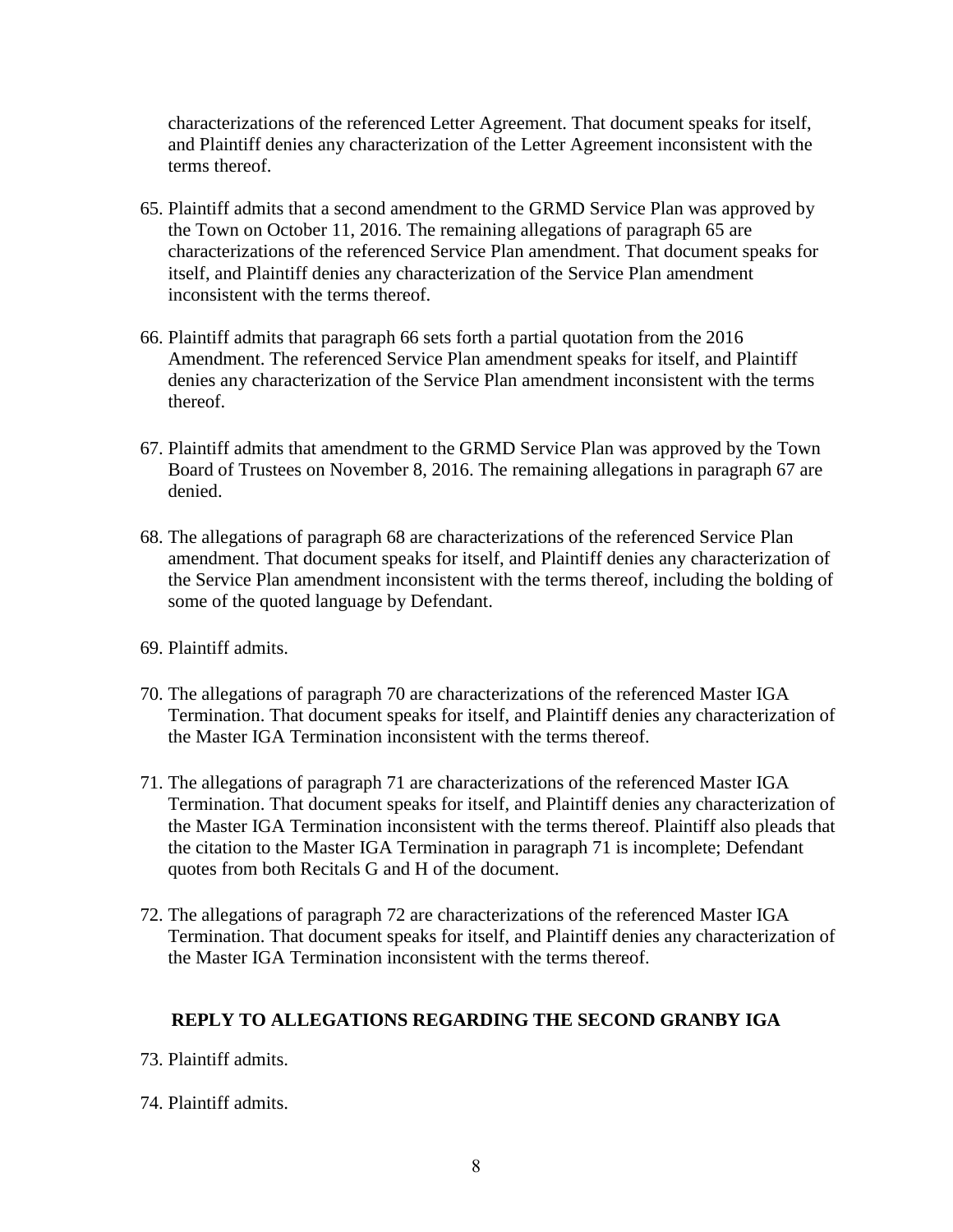- 75. The allegations of paragraph 75 are characterizations of the referenced Second Granby IGA. That document speaks for itself, and Plaintiff denies any characterization of the Second Granby IGA inconsistent with the terms thereof. Plaintiff is without knowledge or information sufficient to form a belief as to the truth of the averment that "No Exhibit A was attached to or included in the executed version of the Second Granby IGA" and accordingly that averment is denied.
- 76. Plaintiff admits that Defendant has accurately quoted paragraph 16 of the Second Granby IGA.
- 77. Plaintiff denies that the Second Granby IGA "acknowledges the potential authority of Headwaters, GRMD, and the Granby Ranch Metropolitan Districts Nos. 2-8 to acquire the Amenities." Instead, the Second Granby IGA expressly states that "In addition to the types of park and recreation services and facilities referenced or reflected in the Service Plans, including the exhibits thereto, the Districts (a defined term including Headwaters, GRMD, and the Granby Ranch Metropolitan Districts Nos. 2-8) will be authorized to acquire, construct, own, operation (sic) and maintain the ski area and lifts, ski lodge, golf courses and appurtenant clubhouses and maintenance facilities, fishing or 'river park' facilities and programs, and parks, trails, and open space for various recreational purposes as more fully described on **Exhibit A**, attached hereto and incorporated herein by reference, collectively called the '**Amenities**.' The remaining allegations of paragraph 77 are characterizations of the referenced Second Granby IGA. That document speaks for itself, and Plaintiff denies any characterization of the Second Granby IGA inconsistent with the terms thereof.
- 78. The allegations of paragraph 78 are characterizations of the referenced Second Granby IGA. That document speaks for itself, and Plaintiff denies any characterization of the Second Granby IGA inconsistent with the terms thereof.
- 79. Plaintiff admits.
- 80. Plaintiff admits.

## **REPLY TO ALLEGATIONS REGARDING THE 2018 WAIVER AND RELEASE AGREEMENT**

- 81. Plaintiff admits.
- 82. The allegations of paragraph 82 are characterizations of the referenced 2018 Waiver and Release Agreement. That document speaks for itself, and Plaintiff denies any characterization of the 2018 Waiver and Release Agreement inconsistent with the terms thereof.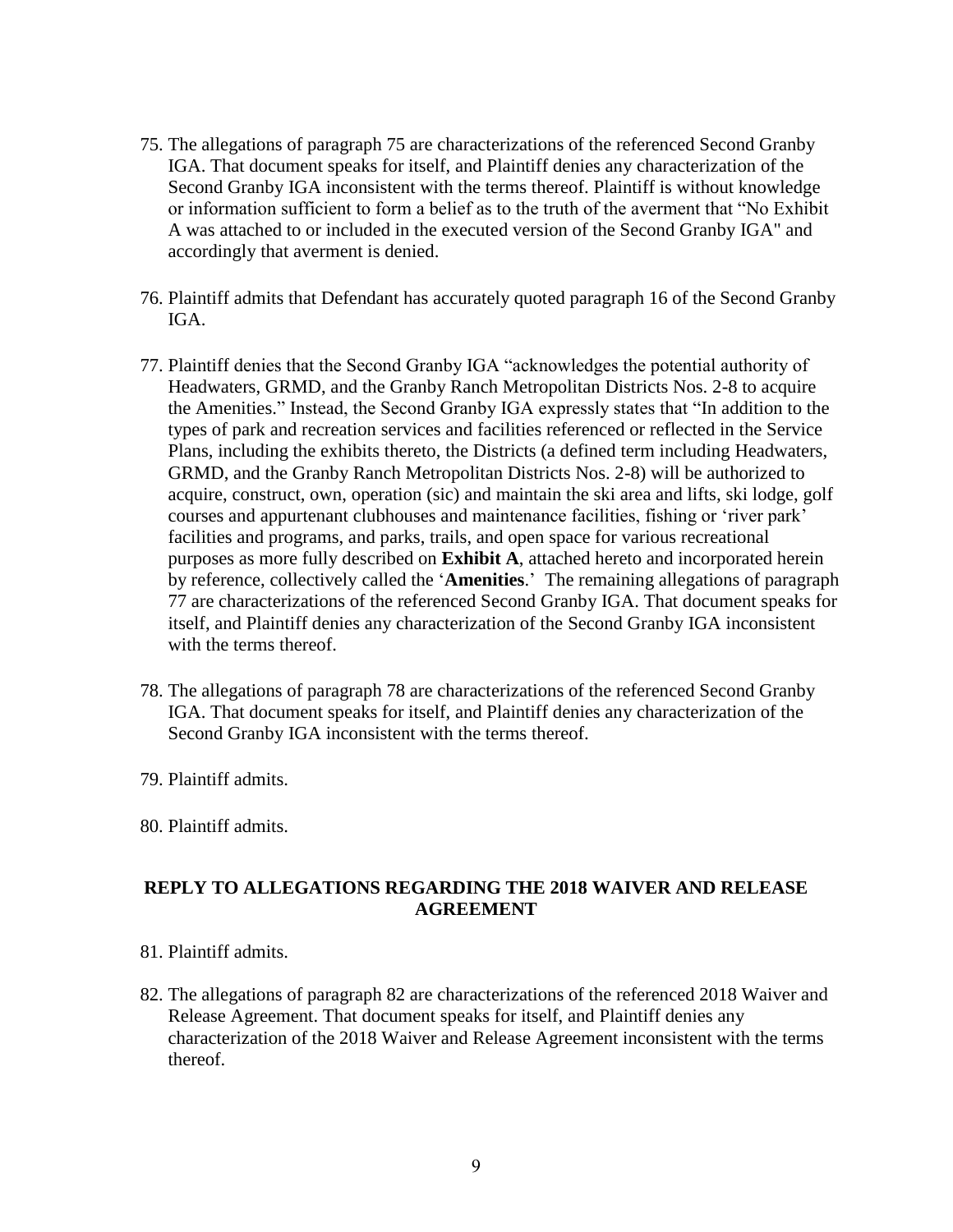- 83. The allegations of paragraph 83 are characterizations of the referenced 2018 Waiver and Release Agreement. That document speaks for itself, and Plaintiff denies any characterization of the 2018 Waiver and Release Agreement inconsistent with the terms thereof.
- 84. The allegations of paragraph 84 are characterizations of the referenced 2018 Waiver and Release Agreement. That document speaks for itself, and Plaintiff denies any characterization of the 2018 Waiver and Release Agreement inconsistent with the terms thereof.
- 85. Plaintiff lacks sufficient knowledge or information to form a belief as to the averments in paragraph 85 and therefore denies same.

## **REPLY TO ALLEGATIONS REGARDING THE GRANBY RANCH FORECLOSURE**

- 86. Plaintiff admits.
- 87. Plaintiff admits.
- 88. Plaintiff admits.
- 89. Plaintiff admits.
- 90. Based upon its current knowledge and understanding, plaintiff admits.
- 91. Based upon its current knowledge and understanding, plaintiff admits.
- 92. Plaintiff denies.
- 93. Plaintiff denies.
- 94. Plaintiff admits that Exhibit L is a letter authored by Christopher L. Richardson. Plaintiff denies that the letter had any legal force or effect, and denies the factual recitation set forth in the letter.
- 95. Based upon its current knowledge and understanding, plaintiff admits.
- 96. Plaintiff lacks sufficient knowledge or information to form a belief as to the truth of the averments set forth in paragraph 96 and therefore denies same.
- 97. Plaintiff lacks sufficient knowledge or information to form a belief as to the truth of the averments set forth in paragraph 97 and therefore denies same.

## **REPLY TO ALLEGATIONS REGARDING HEADWATERS OPTION TO PURCHASE**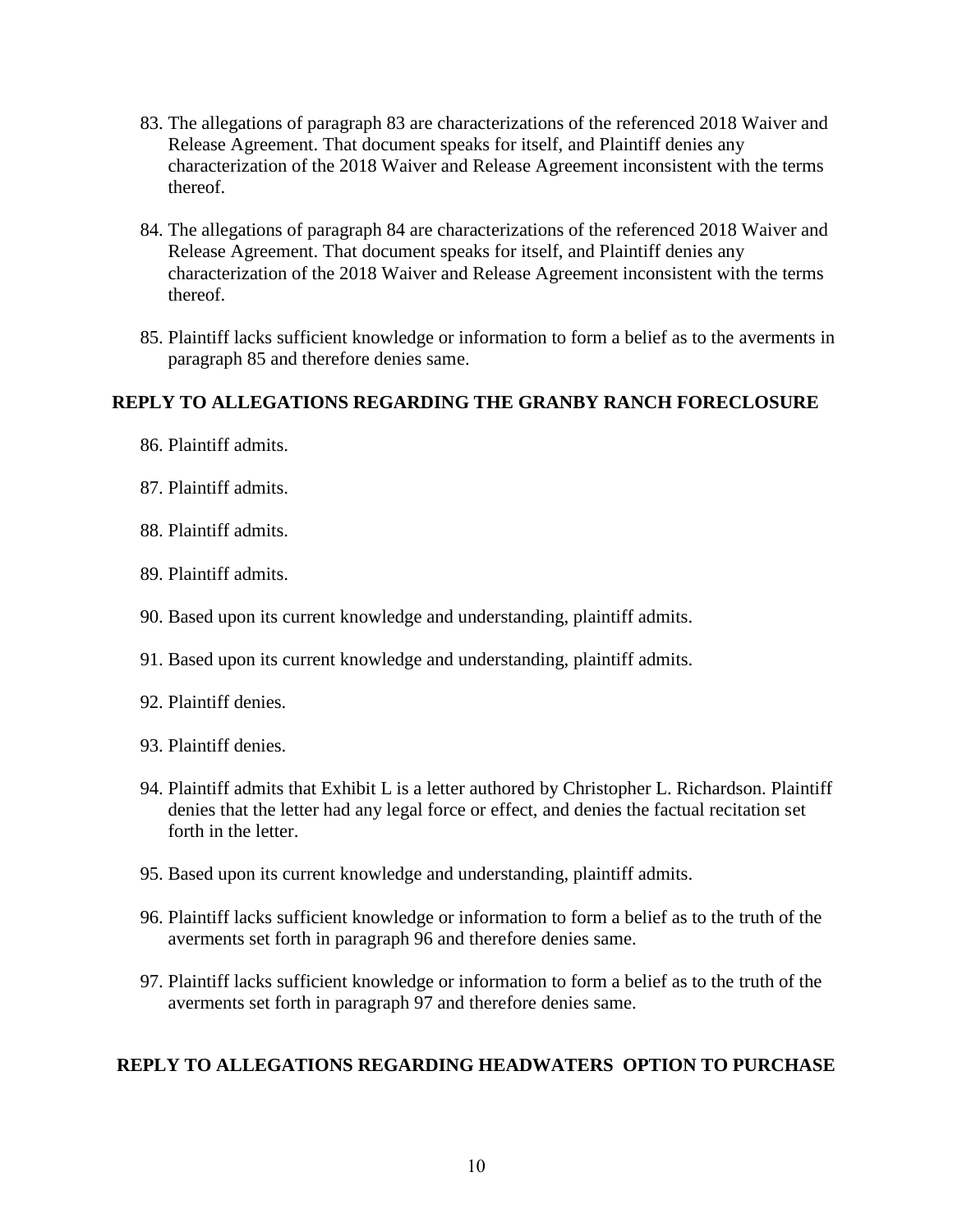- 98. Plaintiff lacks sufficient knowledge or information to form a belief as to the truth of the averments set forth in paragraph 98 and therefore denies same.
- 99. Plaintiff lacks sufficient knowledge or information to form a belief as to the truth of the averments set forth in paragraph 99 and therefore denies same.
- 100. Based upon its current knowledge and understanding, and subject to verification from Headwaters, plaintiff admits.
- 101. Plaintiff denies.
- 102. Plaintiff denies.
- 103. Plaintiff lacks sufficient knowledge or information to form a belief as to the truth of the averments in paragraph 103 and therefore denies same.
- 104. Plaintiff denies.

## **REPLY TO ALLEGATIONS REGARDING PLAINTIFF'S CLAIMS AGAINST HEADWATERS**

- 105. Plaintiff admits that it filed its lawsuit in February 2021, as amended in May of 2021, and again in July of 2021, asserting among other things, that (i) Headwaters breached the Master IGA, the Granby Ranch IGA, and the Second Granby IGA; (ii) Headwaters breached a covenant of good faith and fair dealing under the LPA based on its failure to acquire the leased premises; and (iii) asking the Court to declare that the LPA continues to encumber the Leased Premises.
- 106. Plaintiff states that it asserts it is a third-party beneficiary to the LPA and it is entitled to recover approximately \$6 million in equity in the Leased Premises. Plaintiff denies the remainder of the allegations in paragraph 106.
- 107. Plaintiff admits.
- 108. Plaintiff denies.
- 109. Plaintiff admits to the extent that the allegations in paragraph 109 are consistent with the Court's January 28<sup>th</sup> Order.
- 110. Plaintiff lacks sufficient knowledge or information to form a belief as to the allegations of paragraph 110 and therefore denies same.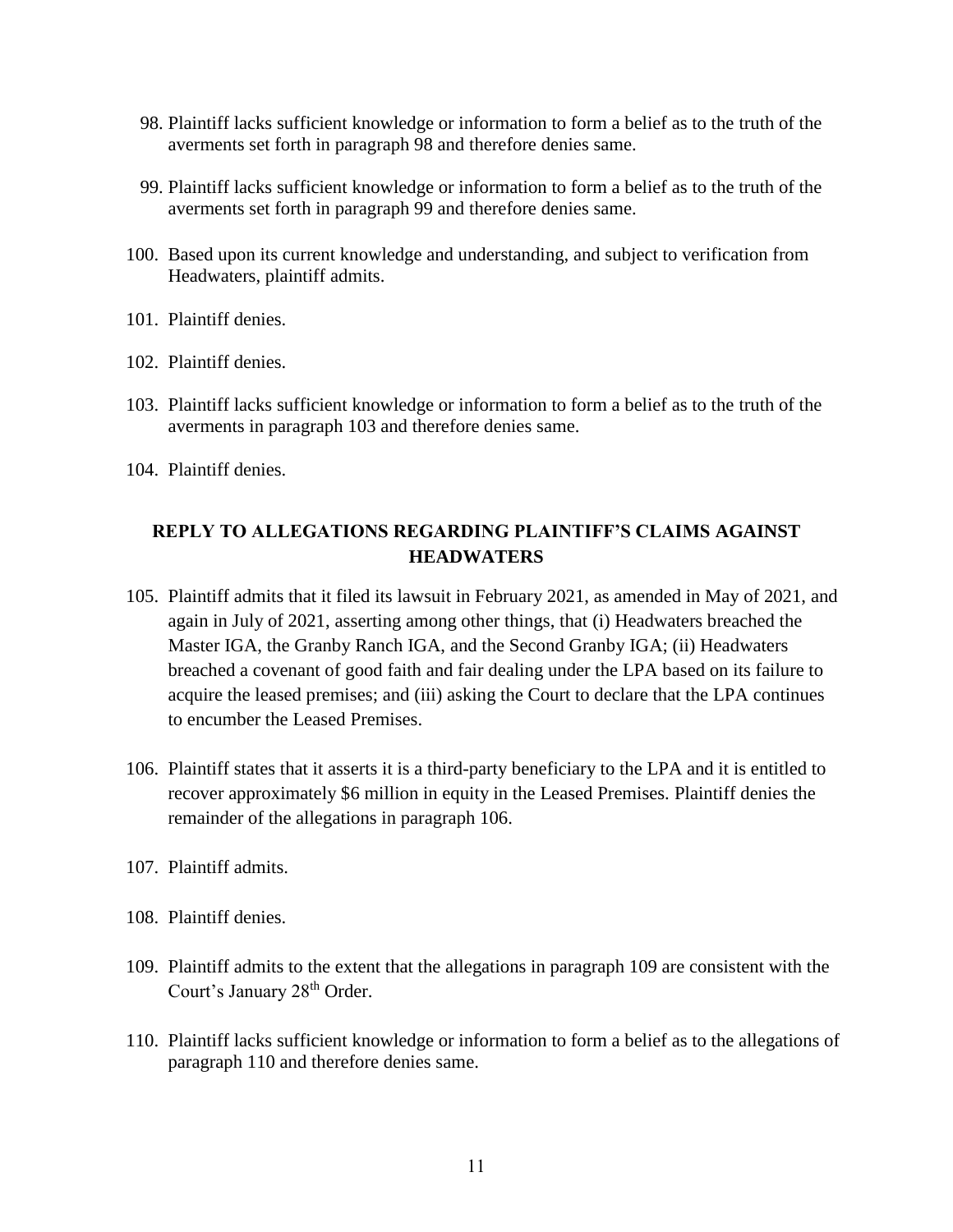## **COUNT I (Breach of the Exclusion Agreement)**

- 111. Plaintiff incorporates its responses to all of the allegations contained in the foregoing paragraphs as if the responses were fully restated herein.
- 112. Section 1.1 of the Exclusion Agreement states that "the purpose of this Agreement is to document the terms and conditions under which GRMD will exclude the Property from the boundaries of District; together with the maintenance, operations, and future obligations of each of the Parties." Plaintiff denies any characterization of the Exclusion Agreement in paragraph 112 that is inconsistent with the terms thereof.
- 113. The allegations of paragraph 113 are characterizations of the referenced Exclusion Agreement. That document speaks for itself, and Plaintiff denies any characterization of the Exclusion Agreement inconsistent with the terms thereof.
- 114. The allegations of paragraph 114 are characterizations of the referenced Exclusion Agreement. That document speaks for itself, and Plaintiff denies any characterization of the Exclusion Agreement inconsistent with the terms thereof.
- 115. The allegations of paragraph 115 are characterizations of the referenced Exclusion Agreement. That document speaks for itself, and Plaintiff denies any characterization of the Exclusion Agreement inconsistent with the terms thereof.
- 116. The allegations of paragraph 116 are characterizations of the referenced Exclusion Agreement. That document speaks for itself, and Plaintiff denies any characterization of the Exclusion Agreement inconsistent with the terms thereof.
- 117. The allegations of paragraph 117 are characterizations of the referenced Exclusion Agreement. That document speaks for itself, and Plaintiff denies any characterization of the Exclusion Agreement inconsistent with the terms thereof.
- 118. The allegations of paragraph 118 are characterizations of the referenced Exclusion Agreement. That document speaks for itself, and Plaintiff denies any characterization of the Exclusion Agreement inconsistent with the terms thereof.
- 119. The allegations of paragraph 119 are characterizations of the referenced Exclusion Agreement. That document speaks for itself, and Plaintiff denies any characterization of the Exclusion Agreement inconsistent with the terms thereof.
- 120. The allegations of paragraph 120 are characterizations of the referenced Exclusion Agreement. That document speaks for itself, and Plaintiff denies any characterization of the Exclusion Agreement inconsistent with the terms thereof.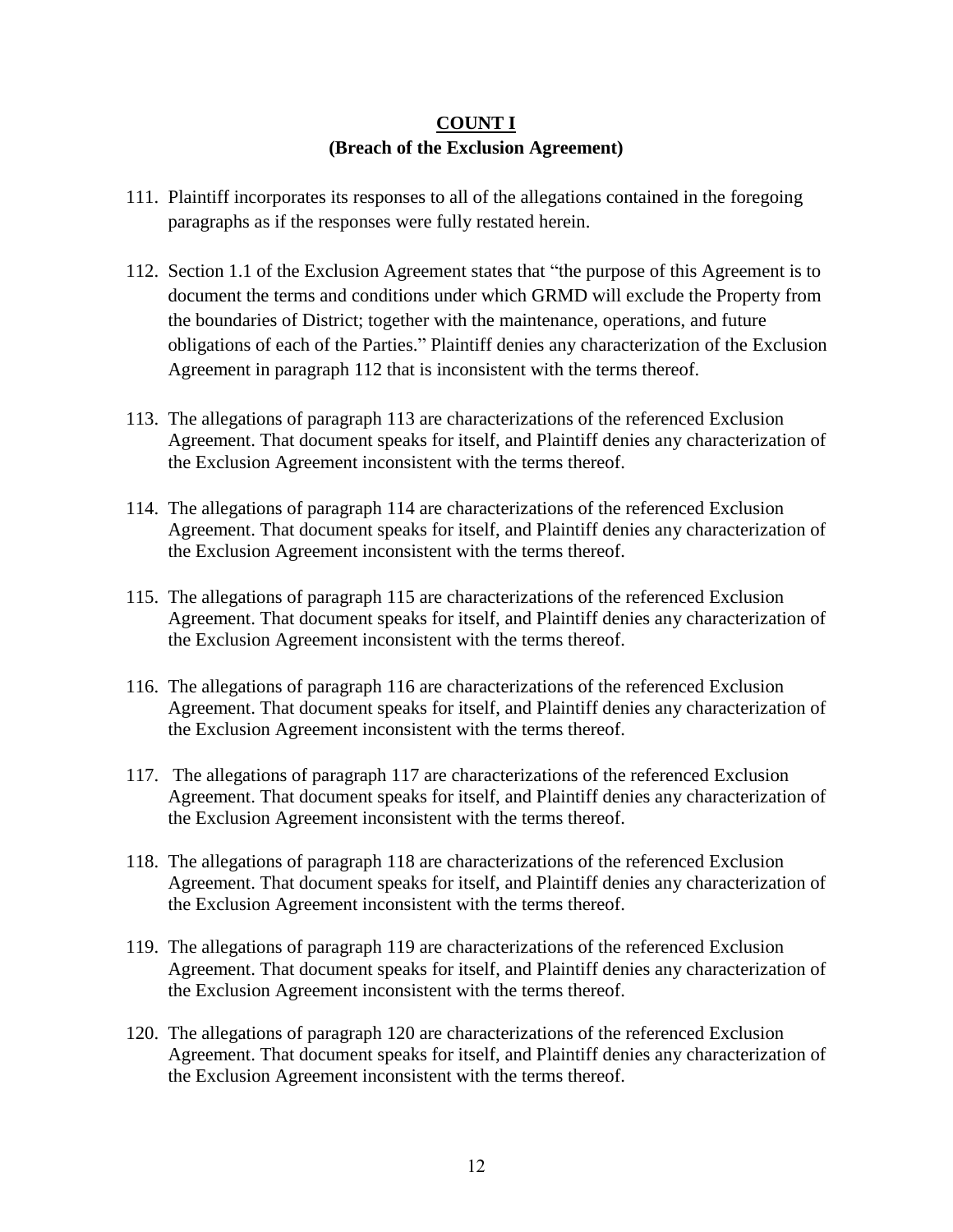- 121. Plaintiff denies. GRMD is not seeking repayment of the Amenity Fee under the LPA. GRMD is seeking to enforce the terms of the LPA.
- 122. Plaintiff denies.
- 123. Plaintiff denies.
- 124. Plaintiff admits.
- 125. Plaintiff admits.
- 126. Plaintiff admits.
- 127. Plaintiff admits.
- 128. Plaintiff admits.
- 129. Plaintiff denies.
- 130. Plaintiff denies.
- 131. The allegations of paragraph 131 are characterizations of the referenced Exclusion Agreement. That document speaks for itself, and Plaintiff denies any characterization of the Exclusion Agreement inconsistent with the terms thereof. Plaintiff specifically denies any liability for attorney's fees and costs or that any breach of the Exclusion Agreement has taken place.
- 132. Plaintiff denies the allegation in paragraph 132 and Defendant's right to the relief requested therein.

## **COUNT II**

#### **(Breach of the Master IGA Termination)**

- 133.Plaintiff incorporates its responses to all of the allegations contained in the foregoing paragraphs as if the responses were fully restated herein.
- 134.Plaintiff denies.
- 135.The allegations of paragraph 135 are characterizations of the referenced Master IGA Termination. That document speaks for itself, and Plaintiff denies any characterization of the Master IGA Termination inconsistent with the terms thereof.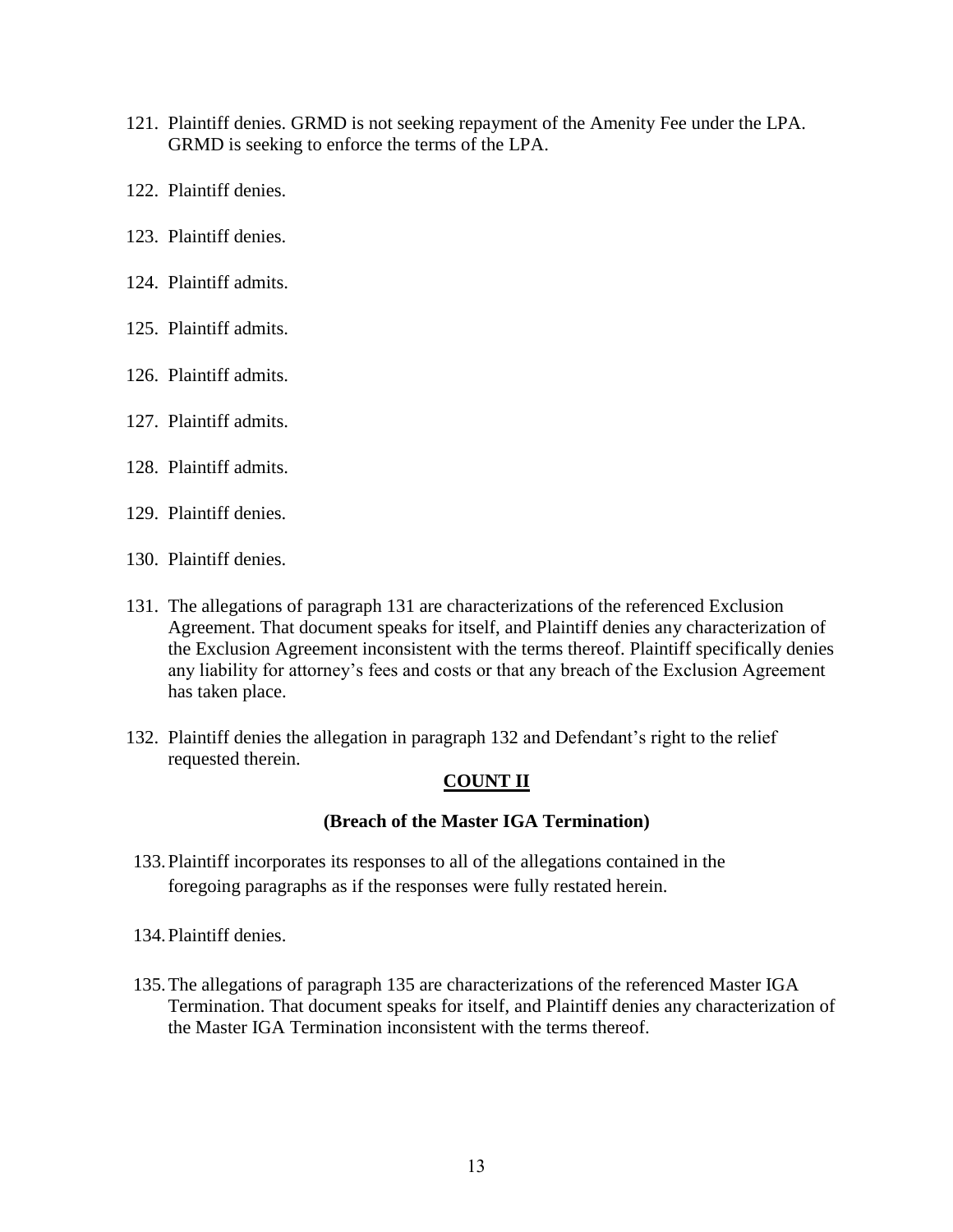- 136.The allegations of paragraph 136 are characterizations of the referenced Master IGA Termination. That document speaks for itself, and Plaintiff denies any characterization of the Master IGA Termination inconsistent with the terms thereof.
- 137.The allegations of paragraph 137 are characterizations of the referenced Master IGA Termination. That document speaks for itself, and Plaintiff denies any characterization of the Master IGA Termination inconsistent with the terms thereof.
- 138.Plaintiff denies that its breach of contract claim against Headwaters is in direct contravention with the Master IGA Termination. Plaintiff admits that its breach of contract claim alleges that Headwaters breached the Master IGA by failing to acquire the amenities and it seeks damages for this breach.
- 139.Plaintiff denies.
- 140.Plaintiff admits that its breach of contract claim against Headwaters alleges that Headwaters breached the Second Granby IGA by failing to acquire the Amenities and it seeks damages for this breach. Plaintiff denies that this claim is in violation of the Master IGA Termination.
- 141.Plaintiff denies.
- 142.Plaintiff denies.
- 143.Plaintiff denies.
- 144.Plaintiff denies.
- 145.Plaintiff denies.
- 146.Plaintiff denies the allegation in paragraph 146 and Defendant's right to the relief requested therein.

#### **Count III (Breach of the Waiver and Release Agreement)**

- 147.Plaintiff incorporates its responses to all of the allegations contained in the foregoing paragraphs as if the responses were fully restated herein.
- 148.The allegations of paragraph 148 are characterizations of the referenced 2018 Waiver and Release Agreement. That document speaks for itself, and Plaintiff denies any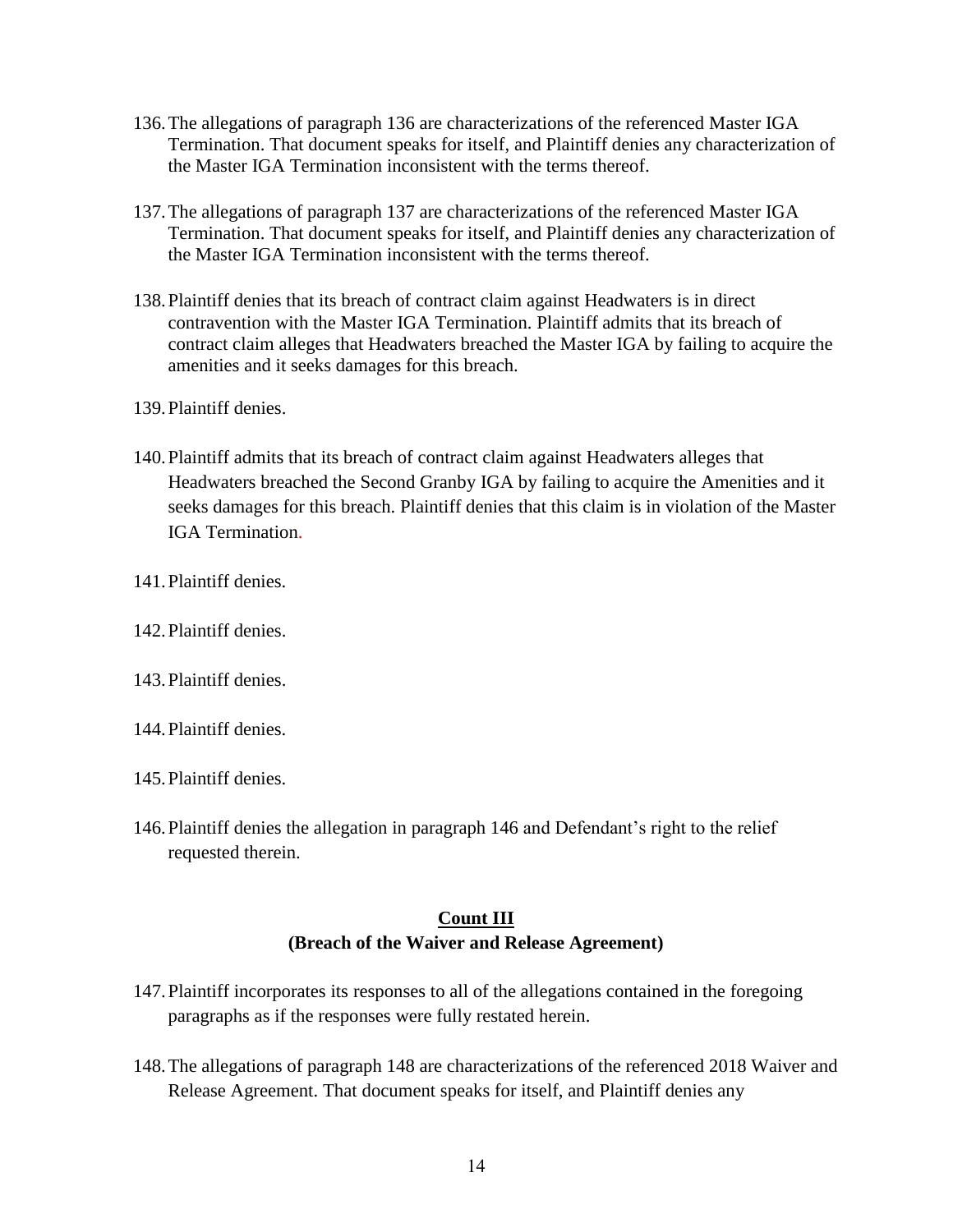characterization of the 2018 Waiver and Release Agreement inconsistent with the terms thereof.

- 149.Plaintiff states that paragraph 149 states a legal conclusion to which no response is required; to the extent a response is required, Plaintiff denies.
- 150.Plaintiff admits that its breach of contract claim against Headwaters alleges that Headwaters breached the Master IGA by failing to acquire the Amenities and it seeks damages for the breach. Plaintiff denies all other allegations in paragraph 150.
- 151.Plaintiff denies.
- 152.Plaintiff admits that its breach of contract claim against Headwaters alleges that Headwaters breached the Second Granby IGA. Plaintiff denies all other allegations in paragraph 152.
- 153.Plaintiff states that paragraph 153 states a legal conclusion to which no response is required; to the extent a response is required, Plaintiff denies.
- 154.Plaintiff denies.
- 155.Plaintiff denies.
- 156.Plaintiff denies.
- 157.Plaintiff denies.
- 158.Plaintiff denies the allegation in paragraph 158 and Defendant's right to the relief requested therein.

## **Count IV (Alternative Claim for Breach of the Second Granby IGA)**

- 159.Plaintiff incorporates its responses to all of the allegations contained in the foregoing paragraphs as if the responses were fully restated herein.
- 160.Plaintiff denies it is liable for breach of the Second Granby IGA and any obligation thereunder to acquire the Leased Premises.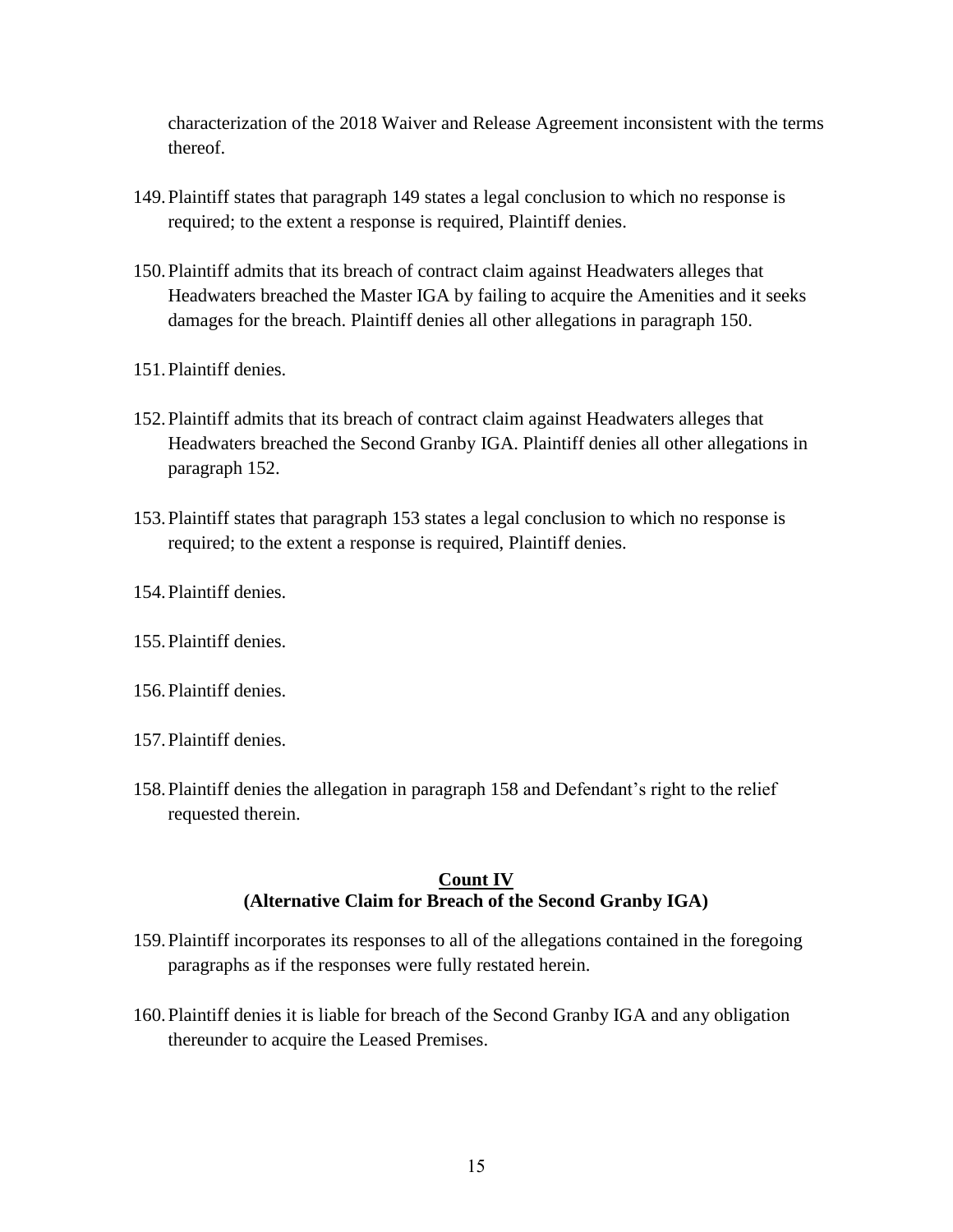- 161.The allegations of paragraph 161 are characterizations of the referenced Second Granby IGA. That document speaks for itself, and Plaintiff denies any characterization of the Second Granby IGA inconsistent with the terms thereof.
- 162.Plaintiff admits that it has never sought to acquire the Amenities and has never tendered the Purchase Price of the Leased Premises to the Landlord or Headwaters.
- 163.The allegations of paragraph 163 are characterizations of the referenced Second Granby IGA. That document speaks for itself, and Plaintiff denies any characterization of the Second Granby IGA inconsistent with the terms thereof.
- 164.The allegations of paragraph 164 are characterizations of the referenced Second Granby IGA. That document speaks for itself, and Plaintiff denies any characterization of the Second Granby IGA inconsistent with the terms thereof.
- 165.Plaintiff denies.
- 166.Plaintiff denies the allegation in paragraph 166 and Defendant's right to the relief requested therein.

## **AFFIRMATIVE DEFENSES**

#### **FIRST DEFENSE**

Headwaters' Answer and each claim contained therein fails to state a claim upon which relief can be granted.

#### **SECOND DEFENSE**

Headwaters' claims for declaratory relief against GRMD fail because the LPA is a covenant running with the land and thus was not extinguished through the foreclosure.

#### **THIRD DEFENSE**

Headwaters' claims are barred, in whole or in part, under a theory of equitable estoppel.

#### **FOURTH DEFENSE**

None of the events or conditions giving rise to termination under the LPA have taken place. This is a complete defense to all of Defendant's claims.

## **FIFTH DEFENSE**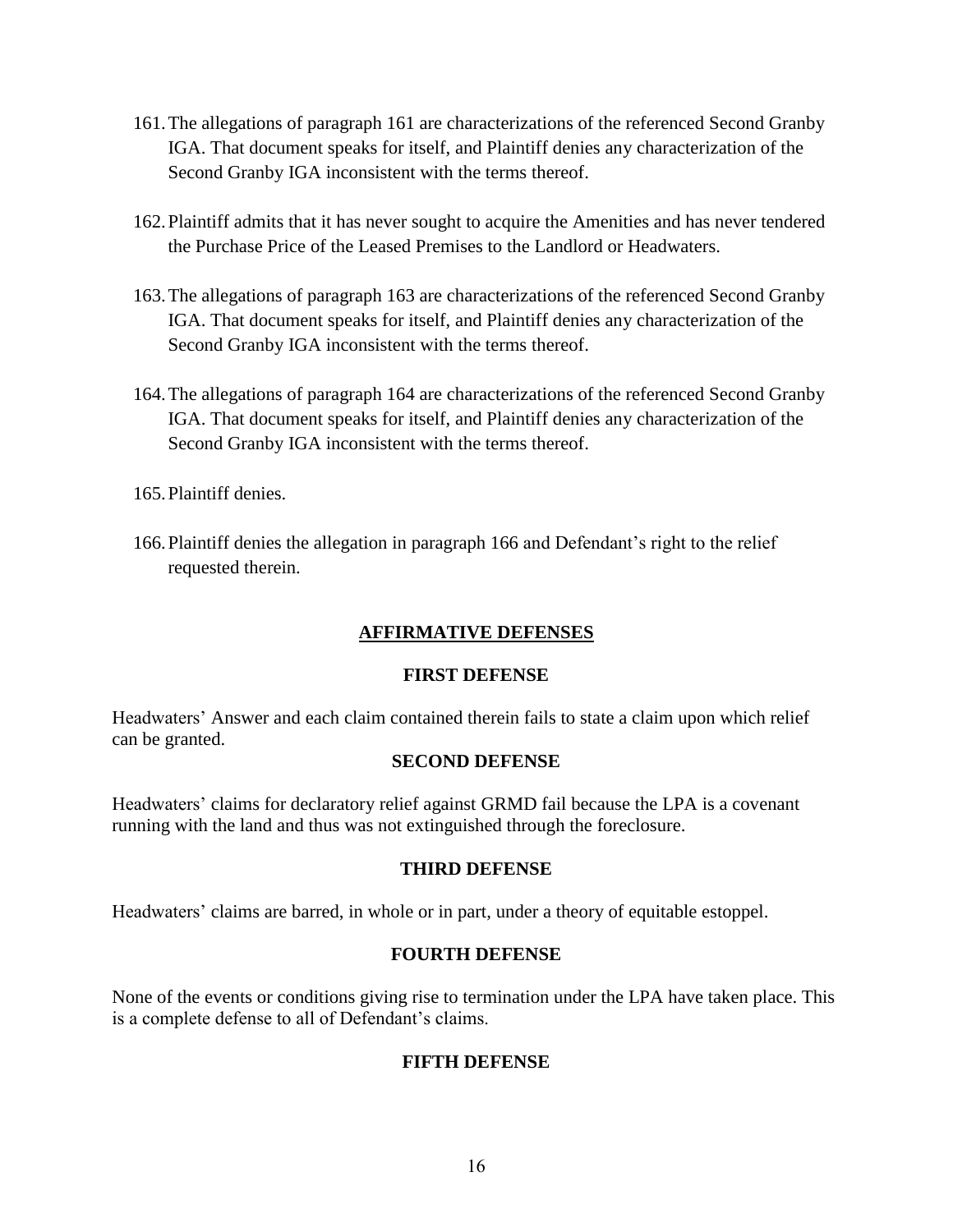Headwaters' claims are precluded by the express language of the LPA, which may not be varied by parole evidence to the contrary, should any exist.

#### **SIXTH DEFENSE**

The LPA provides that "Tenant shall pay as rent for the Original Term and all of the Renewal Terms of this Lease, upon receipt, an amount equal to the proceeds of all Amenity Fees collected by Tenant." The Tenant is Headwaters under the LPA. Headwaters continues to collect the Amenity Fee to finance the acquisition, construction, and installation of Amenities through the date of this Reply to Counterclaims. The use of these Amenity Fees is subject to the terms of the LPA, the 2013 Fee Agreement, the 2013 Fee Resolution, and the Second Granby IGA. The Amenity Fees may also be deemed appropriated under the Local Government Budget Law of Colorado, section 29-1-101 et seq., C.R.S.

## **SEVENTH AFFIRMATIVE DEFENSE**

The LPA is a separate contract, which stands on its own terms independent of the Exclusion Agreement, Master IGA Termination Agreement, Waiver and Release Agreement, or Second Granby IGA. None of those documents released any obligations of Headwaters under the LPA.

## **EIGHTH AFFIRMATIVE DEFENSE**

If any waiver of future breaches of the LPA is actually set forth in the Exclusion Agreement, Master IGA Termination Agreement, Waiver and Release Agreement, or Second Granby IGA (which Plaintiff denies) then such waiver is void as against public policy.

## **NINTH AFFIRMATIVE DEFENSE**

Counts II and III of the Counterclaims are contrary to the express terms of section 23 of the LPA, which defines the terms and conditions under which the Tenant may acquire the Leased Premises.

## **TENTH AFFIRMATIVE DEFENSE**

Defendant's claims are barred by its own breach of contract, including without limitation the fact that it continues to collect Amenities Fees under the 2013 Fee Resolution while refusing to pay them as rent under the LPA.

## **ELEVENTH AFFIRMATIVE DEFENSE**

Defendant's damages, if any, are speculative and cannot be measured with reasonable certainty.

## **TWELFTH AFFIRMATIVE DEFENSE**

Defendant's claims for attorney's fees and costs have no basis in statute, contract, or law.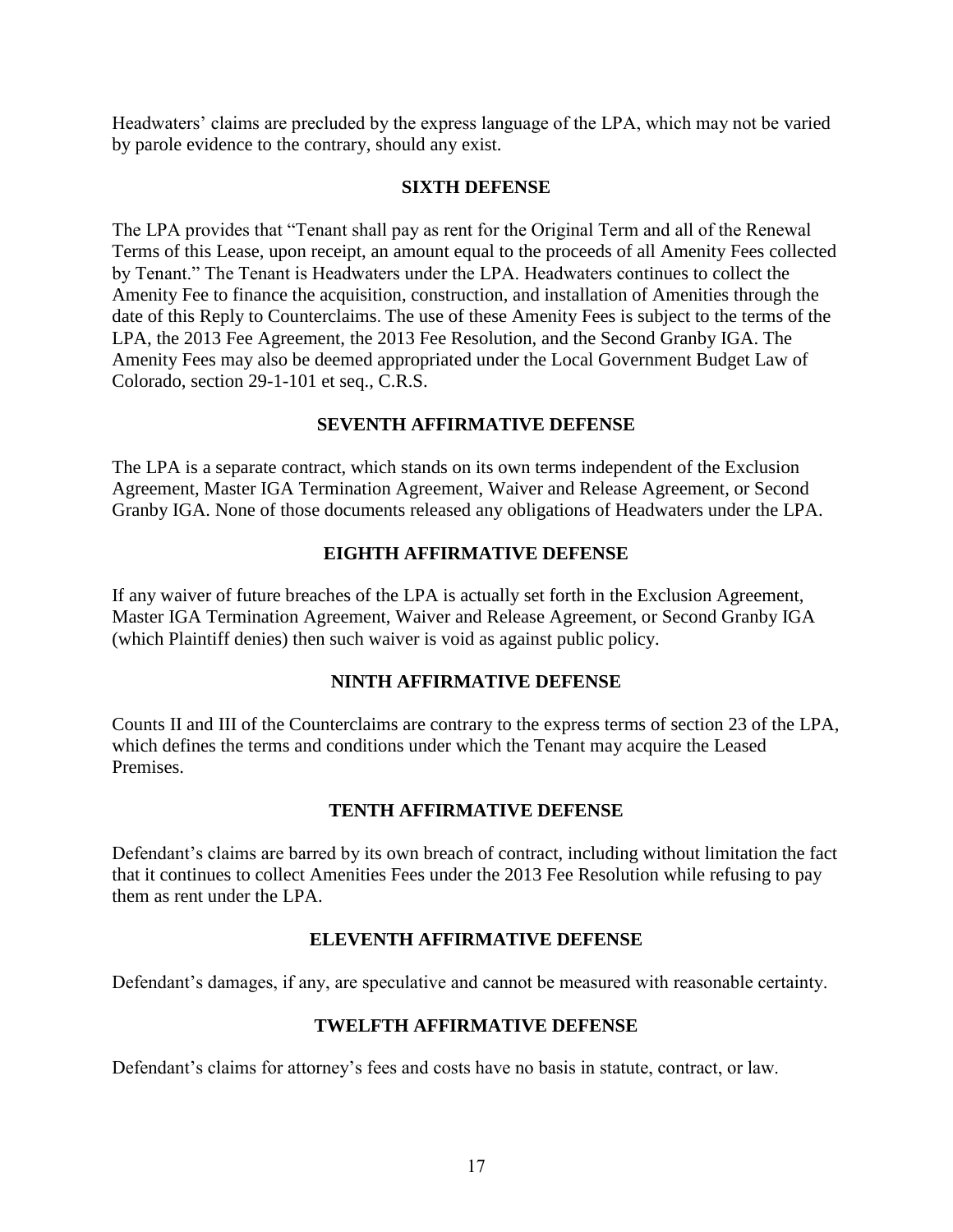#### **THIRTEENTH AFFIRMATIVE DEFENSE**

Defendant's claims are barred, in whole or in part, by Defendant's failure to mitigate any damages allegedly sustained.

#### **FOURTEENTH AFFIRMATIVE DEFENSE**

Upon information and belief, material actions in connection with the events that are the basis of this Lawsuit, including without limitation the decision to file Headwater's counterclaims, were made without Headwaters having the requisite Board of Directors composed of electors of Headwaters.

WHEREFORE, GRMD respectfully requests that this Court enter judgment in its favor and against Headwaters as follows:

- A. Dismissing Headwaters' counterclaims, Counts I through IV, with prejudice.
- B. Awarding GRMD its attorney's fees and costs, to the extent permitted by law.

Dated this 4<sup>th</sup> day of March, 2022.

NORTON & SMITH, A Professional Corporation

*s/ Charles E. Norton* Charles E. Norton, #10633 Alicia M. Garcia, #53860 *Counsel for Plaintiff*

## **CERTIFICATE OF SERVICE**

I certify that on the 4<sup>th</sup> day of March, 2022, a true and correct copy of the foregoing **REPLY TO HEADWATER'S COUNTERCLAIMS** was served electronically and/or sent via U.S. Mail, postage prepaid to the following:

Mark Champoux, # 40480 Kyler Burgi, # 46479 DAVIS GRAHAM & STUBBS LLP 1550 17th Street, Suite 500

Jamie H. Steiner, #49304 HUSCH BLACKWELL LLP 1801 Wewatta St., Suite 1000 Denver, CO 80202